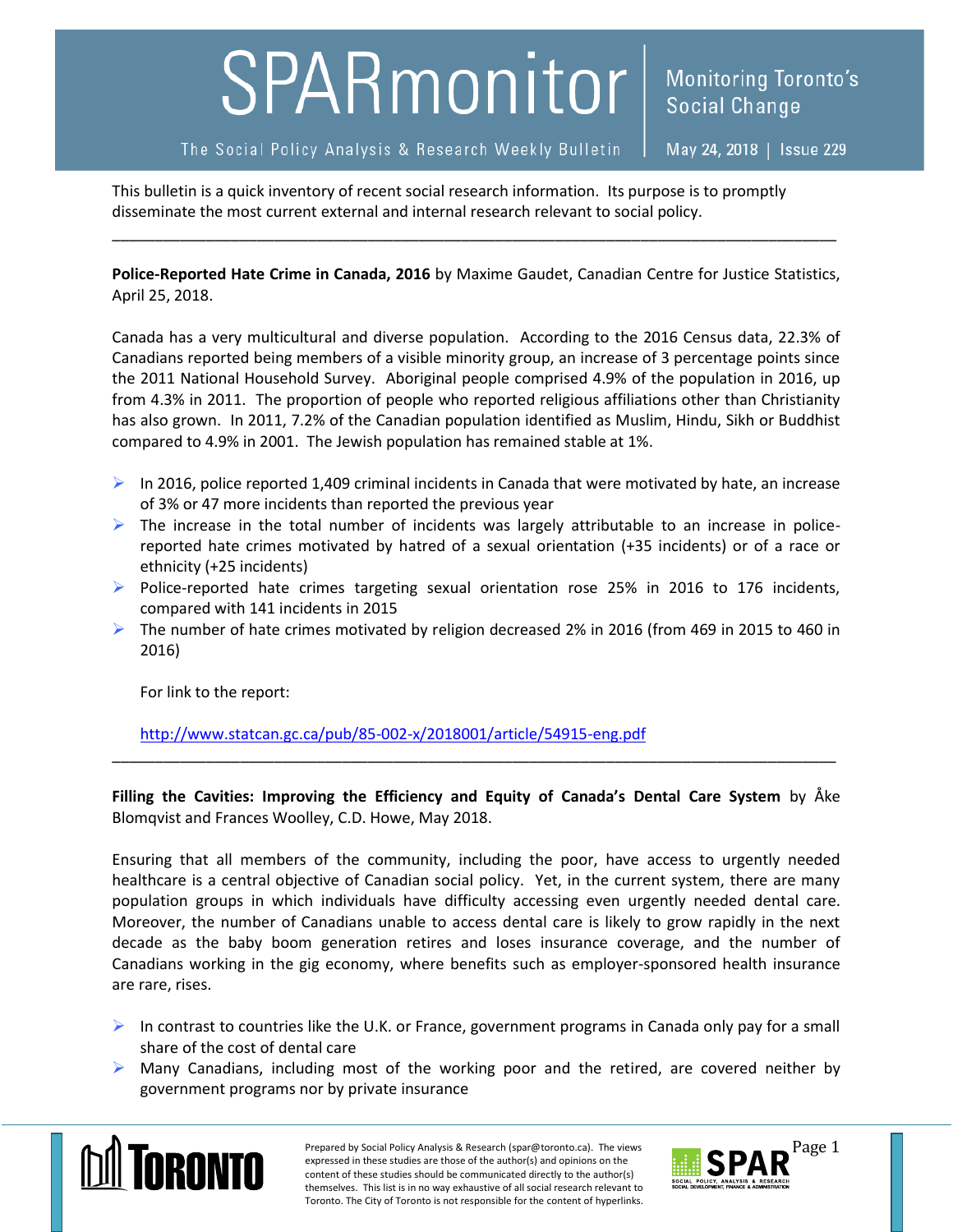$\triangleright$  As many as 30 percent of those in households that rely principally on employment income still do not have dental insurance

For link to the report:

[https://www.cdhowe.org/sites/default/files/attachments/research\\_papers/mixed/Final%20April%2](https://www.cdhowe.org/sites/default/files/attachments/research_papers/mixed/Final%20April%2026%20Commentary%20510.pdf) [026%20Commentary%20510.pdf](https://www.cdhowe.org/sites/default/files/attachments/research_papers/mixed/Final%20April%2026%20Commentary%20510.pdf)

**Human Trafficking Prevalence and Child Welfare Risk Factors Among Homeless Youth:** A Multi-City Study by Debra Schilling, Johanna K.P. Greeson, Sarah Wasch, Daniel Treglia, The Field Center for Children's Policy, Practice & Research, University of Pennsylvania, January 2018.

\_\_\_\_\_\_\_\_\_\_\_\_\_\_\_\_\_\_\_\_\_\_\_\_\_\_\_\_\_\_\_\_\_\_\_\_\_\_\_\_\_\_\_\_\_\_\_\_\_\_\_\_\_\_\_\_\_\_\_\_\_\_\_\_\_\_\_\_\_\_\_\_\_\_\_\_\_\_\_\_\_\_\_\_\_

The Field Center completed a three-city study as part of a larger initiative by Covenant House International to research human trafficking among homeless youth encompassing nearly 1,000 young people across 13 cities. The Field Center interviewed a total of 270 homeless youth, 100 in Philadelphia, 100 in Phoenix, and 70 in Washington, DC, to learn about the prevalence of human trafficking, and the history of child maltreatment, out of home placement, and protective factors among those who were sex trafficked or engaged in the sex trade to survive.

- $\triangleright$  Two out of three homeless females reported being solicited for paid sex and 22% of all genders from these homeless youth were approached for paid sex on the first night of being homeless
- $\triangleright$  Transgender youth were particularly vulnerable, with 90% of transgender youth reporting being offered money for sex
- $\triangleright$  For youth who reported that they were victims of sex trafficking, 95% had a history of child maltreatment
- $\triangleright$  Among those who were maltreated, the highest percentage of youth reported being sexually abused (49%), followed by physical abuse (33%)

For link to the report:

[https://fieldcenteratpenn.org/wp-content/uploads/2013/05/6230-R10-Field-Center-Full-Report-](https://fieldcenteratpenn.org/wp-content/uploads/2013/05/6230-R10-Field-Center-Full-Report-Web.pdf)[Web.pdf](https://fieldcenteratpenn.org/wp-content/uploads/2013/05/6230-R10-Field-Center-Full-Report-Web.pdf)

\_\_\_\_\_\_\_\_\_\_\_\_\_\_\_\_\_\_\_\_\_\_\_\_\_\_\_\_\_\_\_\_\_\_\_\_\_\_\_\_\_\_\_\_\_\_\_\_\_\_\_\_\_\_\_\_\_\_\_\_\_\_\_\_\_\_\_\_\_\_\_\_\_\_\_\_\_\_\_\_\_\_\_\_\_

**Results from the 2016 Census: Work Activity of Families with Children in Canada** by André Bernard, Statistics Canada, May 2018.

This article uses data from the Census of the Population to examine changes between 2005 and 2015 in the work activity patterns of Canadian families with children. Results by education level and by immigration status are discussed, as well as results for lone parent families. The paper also provides an overview of regional differences in the work activity patterns of Canadian families.

- In 2015, 25% of couples with at least one child under the age of 6 and 37% of couples with a youngest child aged 6 to 17 had two parents working full year and full time
- $\triangleright$  Couples with children where both partners had at most a high school diploma the proportion with both parents working full year, full time declined, from 29% in 2005 to 23% in 2015